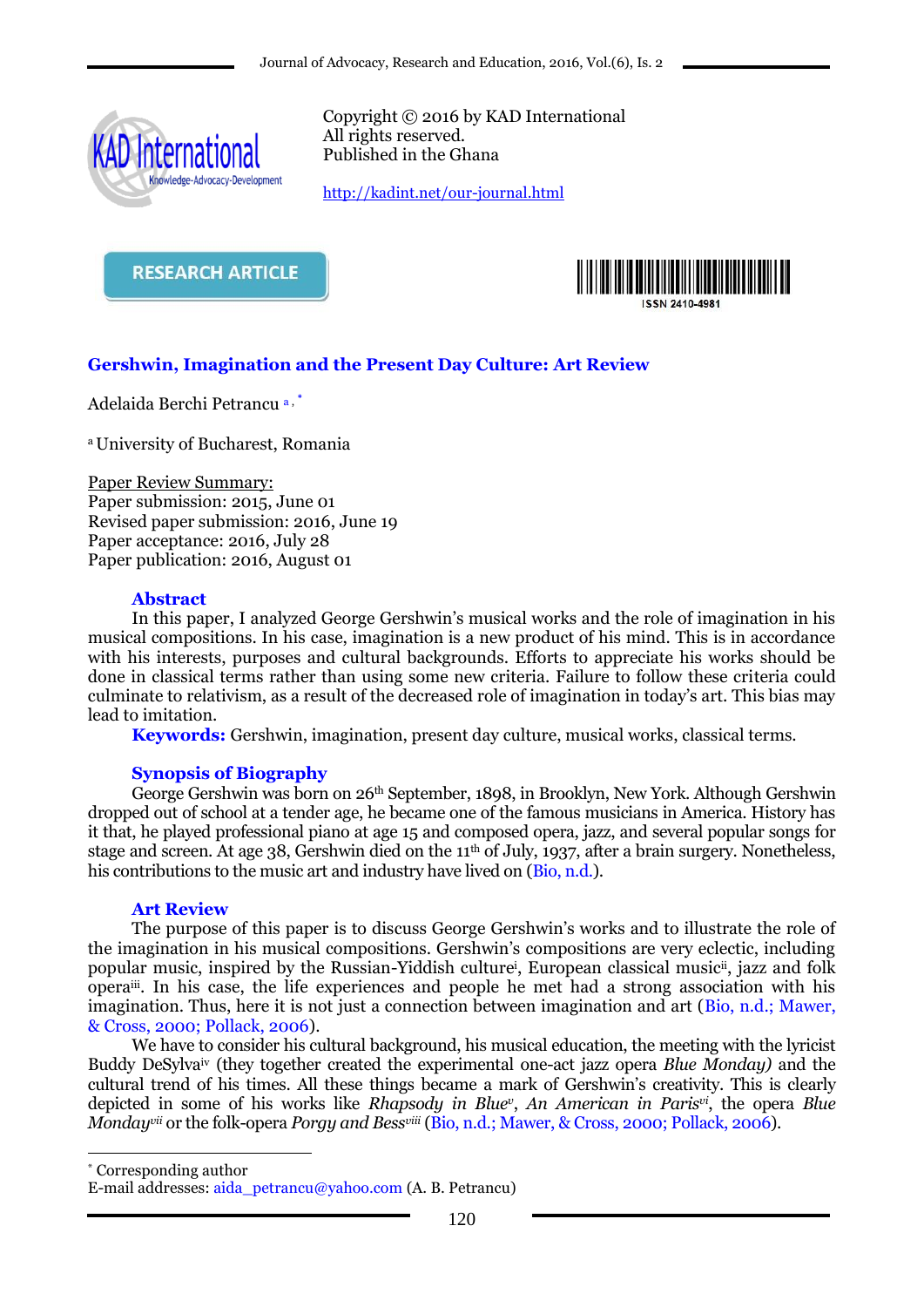First of all, I think the eclecticism of Gershwin's works comes from his musical education. He studied piano with Charles Hambitzer, who introduced him to the works of the great classical composers. Then, he had a lot of teachers such as Henry Dixon Cowell, (who studied Asian and Middle Eastern music), and Wallingford Riegger, an early U.S. adaptor of dodecaphonism<sup>ix</sup>. He also had some association with some traditionalists like Edward Kilenyiand Joseph Schillinger (a musical theorist known for his mathematically grounded approach to composition). Hence, Gershwin experience with different teachers, who trained him on different approaches to music and musical techniques could account for his eclecticism.

Secondly, I think the eclecticism of George Gershwin's musical works comes from his life experiences. He made piano rolls, he played in New York night clubs and he worked as an accompanist and rehearsal pianist on Broadway. These facts improved his dexterity and increased his skills of transposing and improvisation, as well as the knowledge of popular music and jazz. In his early years of creation, Gershwin composed songs such as *Swanee*, *Nobody but You*, *The Best of Everything* or *Lullaby<sup>x</sup> .* In between the same periods, he also composed the one-act jazz opera *Blue Monday*. Though Gershwin's works are considered as masterpiece arts presently, most of these works were not appreciated and recognized in his era. For example, the one-act jazz opera *Blue Monday* was banned on Broadway's show just after one performance in 1922.This was mainly because jazz was perceived to be dangerous, nerve-irritating, degrading and sex-exciting music in those eras (Rimmler, 1991).

Gershwin's musical education as well as his life experiences led to the composition of *Rhapsody in Blue* in 1924, which is maybe his most famous musical-work. The composition is based on a symphonic context, in which we find trademarks of jazz elements, such as syncopated rhythms, blues notes and onomatopoeic instrumental effects.

Reflecting on George Gershwin's life experiences; he made a trip to Paris in 1920, which played a crucial part in his musical career. There, he found sounds, facts and impressions he never found in America. The result of this trip was the release of "*An American in Paris"*, which was the second well-known composition of him, where we can find a variety of rhythms as jazz, blues or classical formsxi .

Moreover, if we want to appreciate the diametrical relations among Gershwin's compositions, his education and life experiences, it is informative to consider this fact: during 1925's, George Gershwin spent some time in America's rural south, studying the music and lifestyle of impoverished African Americans and then in 1934, he composed the folk-opera *Porgy and Bess*. A part of the white audience was not very enthusiastic, because they believed that "lowly" popular music should not be incorporated into an opera structure. On the other hand, black audiences criticized George Gershwin's musical work for its condescending depiction of stereotyped characters and inauthentic appropriation.

Notwithstanding these political and racial issues, the music of George Gershwin was appreciated at its real value. This is so because after his death in 1937, the U.S. Department selected the folk-opera *Porgy and Bess* to represent the United States on an international tour during which it became the first opera by an American composer to be performed at *La Scala* opera house from Milan.

Furthermore, Gershwin's musical works were influenced by French composers of the early twentieth century, as Maurice Ravel or Claude Debussy. This fact lead to the belief that his symphonic orchestrations were similar to those of Ravel or that of Gershwin's *Concerto in F* or. However, George Gershwin was not influenced only by French composers. His compositions and his musical style were also influenced by Arnold Schoenberg, Igor Stravinsky, Alban Berg or Dmitri Shostakovich. But, these influences would not strike any worth without Gershwin's imagination and ability to manipulate different musical forms and techniques in order to create his own unique style.

His creativity and contribution in music were recognized after his death. Thus, in 1985 *The Congressional Gold Medal* was awarded to George and Ira Gershwinxii, in 1998, a special *Pulitzer Prize* was awarded to George Gershwin and in 2006 he was inducted into the *Long Island Music Hall of Fame*. Also, University of California, Los Angeles established *The George and Ira Gershwin Lifetime Musical Achievement Award* to honor the brothers for their contributions to music.

So, upon a reflection of Gershwin's work, it is not about the taxonomy of several kinds of imagination, but the "imagination" itself which comes to us in different ways, as a new product of